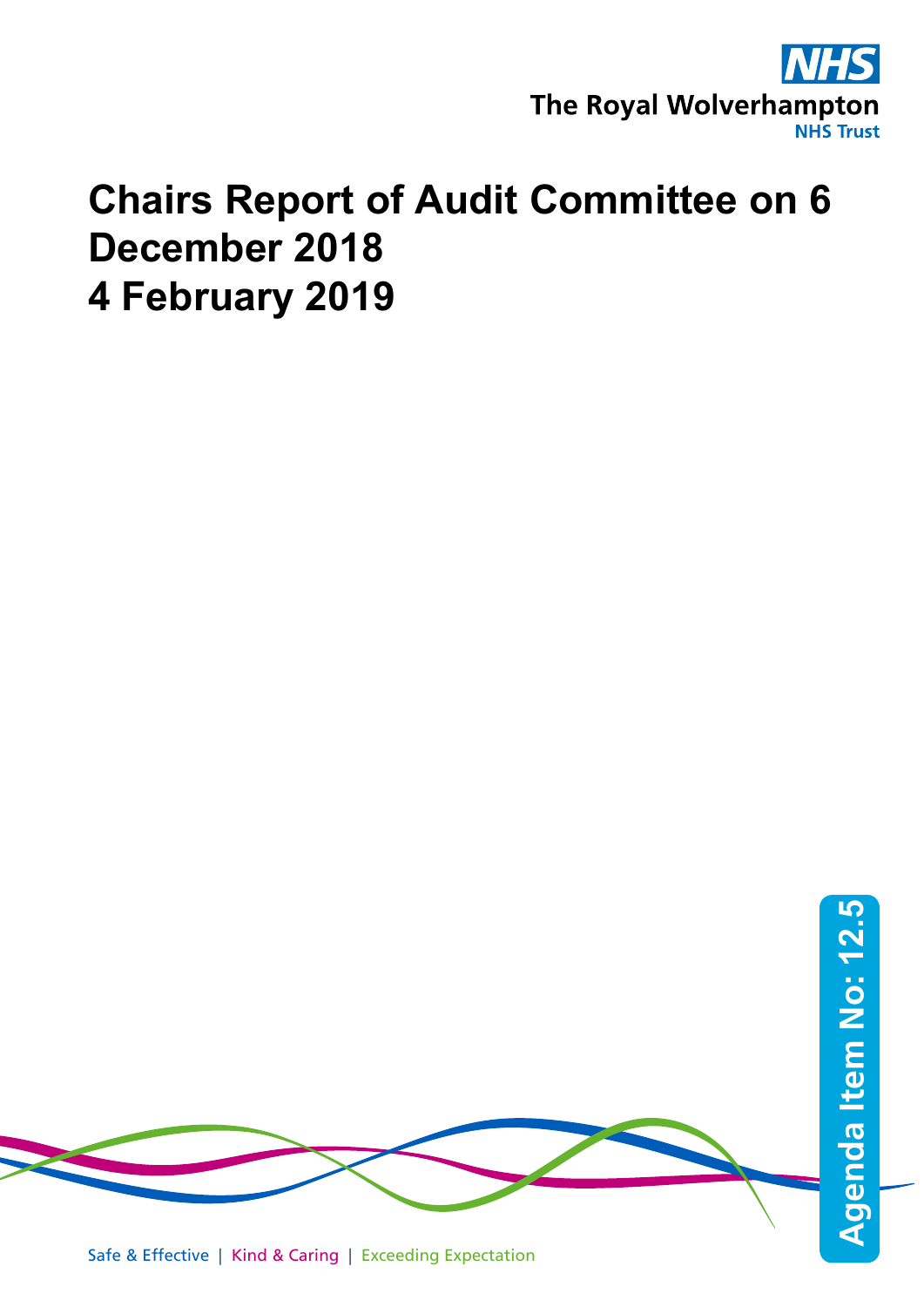| The Royal Wolverhampton NHS Trust                                      |                                                                                                                                                                                                                                                                                                                                                                       |
|------------------------------------------------------------------------|-----------------------------------------------------------------------------------------------------------------------------------------------------------------------------------------------------------------------------------------------------------------------------------------------------------------------------------------------------------------------|
| <b>Trust Board Report</b>                                              |                                                                                                                                                                                                                                                                                                                                                                       |
| <b>Meeting Date:</b>                                                   | 6 December 2018                                                                                                                                                                                                                                                                                                                                                       |
| Title:                                                                 | Summary of issues considered by the Audit Committee on 6<br>December 2018.                                                                                                                                                                                                                                                                                            |
| <b>Executive Summary:</b>                                              | This report sets out the more significant matters which the Audit<br>Committee discussed at its most recent meeting, in order to provide<br>information and assurance to the Trust Board.                                                                                                                                                                             |
| <b>Action Requested:</b>                                               | To note the report                                                                                                                                                                                                                                                                                                                                                    |
| <b>Report of:</b>                                                      | Mr Roger Dunshea, Non-Executive Director and Chair of the Audit<br>Committee                                                                                                                                                                                                                                                                                          |
| Author:<br><b>Contact Details:</b>                                     | Mr Roger Dunshea<br>Tel: 01902 695953                                                                                                                                                                                                                                                                                                                                 |
| <b>Resource</b><br>Implications:                                       | None                                                                                                                                                                                                                                                                                                                                                                  |
| <b>Public or Private:</b><br>(with reasons if<br>private)              | <b>Public Session</b>                                                                                                                                                                                                                                                                                                                                                 |
| <b>References:</b><br>(e.g. from/to other<br>committees)               | To receive and consider reports from External Audit, Internal audit,<br>Security Management and Counter Fraud.<br>To review other sources of assurance including third<br>party                                                                                                                                                                                       |
| <b>Appendices/</b>                                                     | assurances<br>None                                                                                                                                                                                                                                                                                                                                                    |
| References/<br><b>Background Reading</b>                               |                                                                                                                                                                                                                                                                                                                                                                       |
| <b>NHS Constitution:</b><br>(How it impacts on<br>any decision-making) | In determining this matter, the Board should have regard to the<br>Core principles contained in the Constitution of:<br>Equality of treatment and access to services<br>÷<br>High standards of excellence and professionalism<br>₩<br>Service user preferences<br>Cross community working<br><b>Best Value</b><br>Accountability through local influence and scrutiny |
|                                                                        |                                                                                                                                                                                                                                                                                                                                                                       |